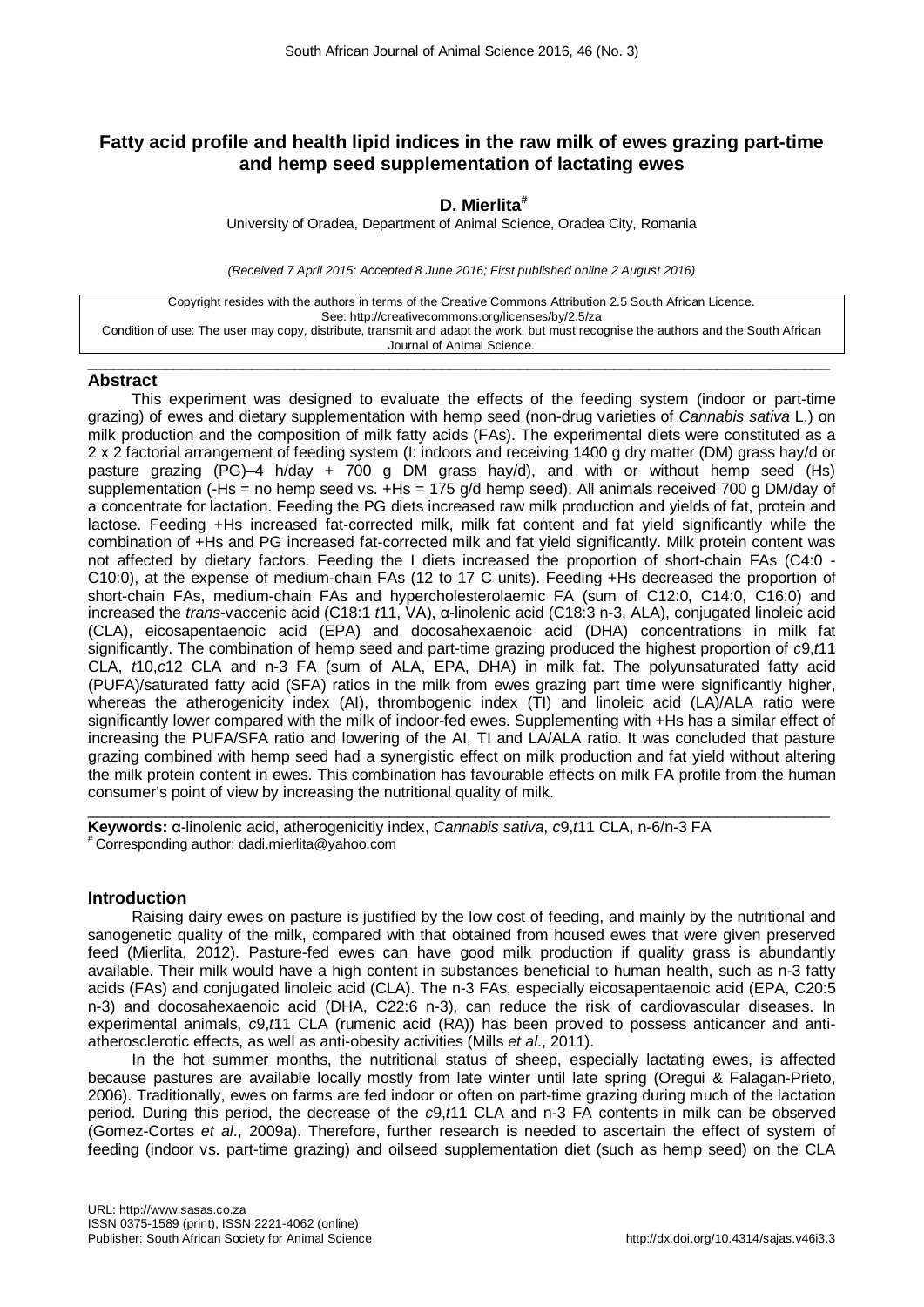isomers and n-3 FA compositions of milk. It has been suggested that hemp seed may be used as a strategy to avoid the decrease in *c*9,*t*11 CLA and n-3 FA concentrations in milk. Hemp seed is obtained from industrial hemp (non-drug varieties of *Cannabis sativa* L., commonly referred to as hemp), and is a traditional plant in Romanian agriculture. The best fibres from the stalk are used in the production for instance of tea bags, paper money and cigarette papers. The ripened seed of hemp is considered a by-product of oil extracted for the cosmetic industry but may be an excellent source of oil and protein in animal nutrition.

Hemp seed was chosen for this study because it is an exceptionally rich source of the two essential FAs, linoleic acid (C18:2 n-6) and α-linolenic acid (C18:3 n-3), and because it has proved efficient in increasing the concentrations of *c*9,*t*11 CLA, vaccenic acid (VA) and n-3 FA in the milk fat of cows (Flowers *et al*., 2008), sheep (Mierlita *et al*., 2011; Mierlita & Vicas, 2015) and goats (Choi *et al*., 2013). A further reason is that data about the effects of feeding hemp seed to animals are limited. Hemp seed and hemp seed oil have been used successfully in the diets of laying hens to produce omega-3 enriched eggs (Silversides & Lefrancois, 2005; Gakhar *et al*., 2012). In no previous study has hemp seed been used as a lipid supplement in ruminant diets.

Therefore, the objective of the present work was to evaluate the effects of a part-time grazing system or indoor feeding and the supplementation of hemp seed in the diet on milk yield, FA profile and health lipid indices in the raw milk of dairy ewes.

#### **Materials and Methods**

The experiment was conducted at the University of Oradea (Romania) during 10 weeks, from mid June to August 2013. The first three weeks were used as a covariate period (week 1) and adaptation to dietary treatments (weeks 2 and 3). Forty multiparous Turcana ewes (bodyweight (BW) 45.7  $\pm$  1.71 kg) in mid lactation (60 - 80 days of lactation and three months postpartum) were divided into four homogeneous groups (10 ewes/group), balanced for milk yield, BW, days postpartum, number of lactation and number of lambs born. The four groups were assigned randomly to one of four dietary groups arranged in a 2 x 2 factorial experimental design. One of the main treatment factors was the feeding system: indoors during the entire experiment and receiving 1400 g DM grass hay/d; or part-time grazing of 4 h/day + 700 g DM grass hay/d. All animals received 700 g DM concentrate for lactating sheep per day, divided into equal halves and given at the morning and evening milkings. The second main treatment was the supplementation of fat vs. no fat. As a source of fat, hemp seed, was used, which contained 32.7% crude fat and had a high content of linoleic acid (56.5% of total fatty acid methyl esters (FAME)) and linolenic acid (21.2% FAME).

|                                      | Hemp seed (Hs) treatments |        |  |  |
|--------------------------------------|---------------------------|--------|--|--|
|                                      | -Hs                       | $+$ Hs |  |  |
| Ingredients concentrate mixed (g/kg) |                           |        |  |  |
| Maize grain                          | 605                       | 200    |  |  |
| Triticale grain                      | 190                       | 372    |  |  |
| Soybean meal                         | 155                       | 128    |  |  |
| Hemp seed                            | $\overline{\phantom{0}}$  | 250    |  |  |
| Minerals and vitamins                | 50                        | 50     |  |  |
| <b>Nutritional value</b>             |                           |        |  |  |
| $PDIE1$ (g/kg DM)                    | 131.5                     | 130.8  |  |  |
| $PDIN1$ (g/kg DM)                    | 124.2                     | 123.7  |  |  |
| $NEL$ (MJ/kg DM)                     | 8.63                      | 8.76   |  |  |

**Table 1** Ingredients and nutritional values of concentrate mixture

Calculated values (INRA, 1989). PDIN and PDIE: digestible CP in the intestine from microbial protein synthesis when availability of fermentable N in the rumen is limiting, and from microbial protein synthesis when availability of energy in the rumen is limiting, respectively.

NEL: net energy for lactation (INRA, 1989).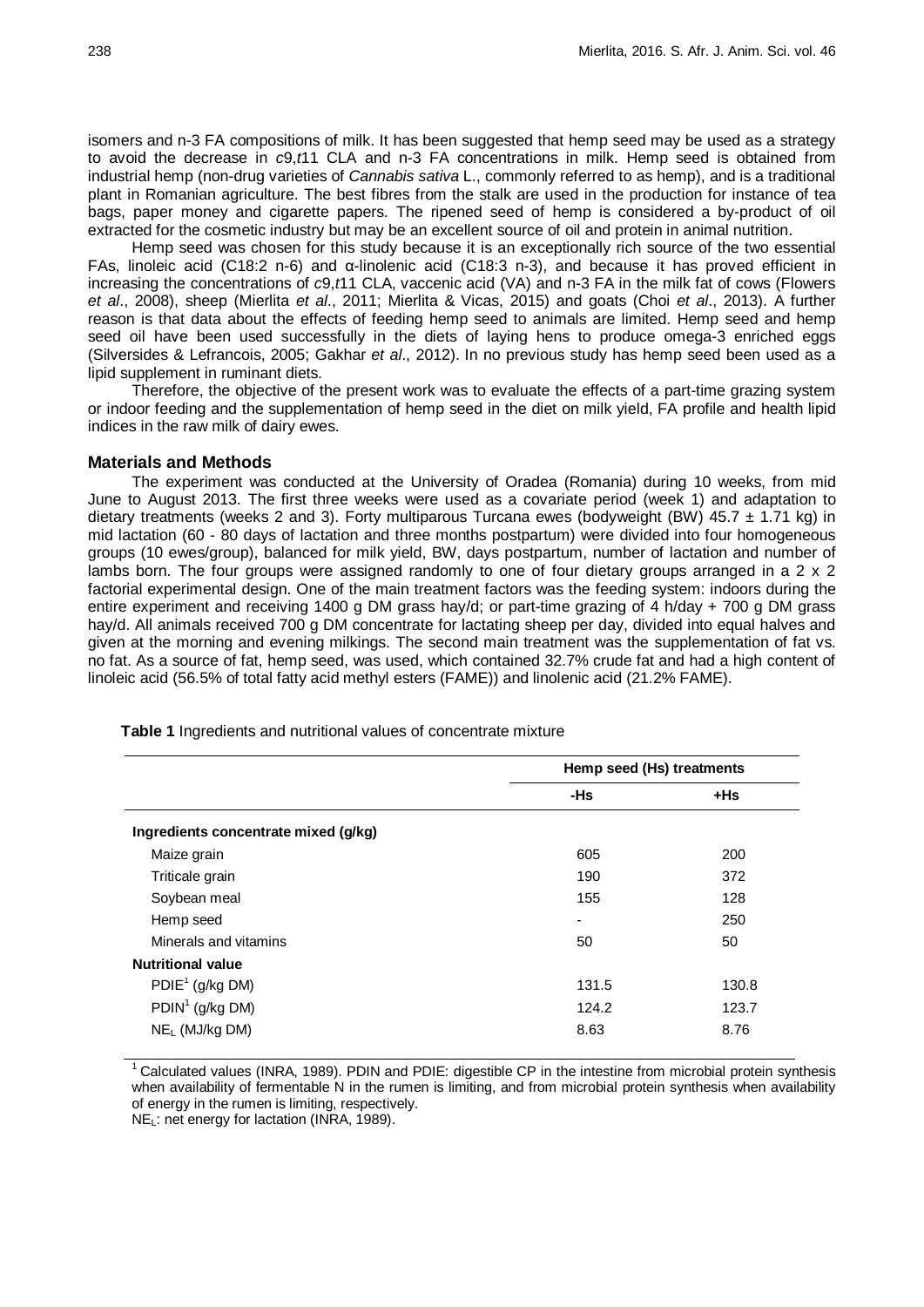The diets of the four ewe groups were as follows: I/-Hs: indoor feeding with no supplements; I/+Hs: indoor feeding complemented with hemp seed; PG/-Hs: part-time grazing (4 h/d) with no supplements; PG/+Hs: part-time grazing (4 h/d) complemented with hemp seed. Hemp seed was included in the concentrate mixture in a 25% proportion (Table 1), that is, 175 g/d, which provided a fat supplement of approximately 52 g/d for the ewes in the various groups. Ewes in the PG groups grazed on pasture, consisting of a mixture of *Festuca rubra*, *Phleum pratense*, *Poa pratensis* and *Trifolium repens.* The ewes had ad libitum access to water and vitamin-mineral blocks.

The ewes were milked twice a day (at 07:30 and 20:30), and milk yield was recorded daily. Milk fat, lactose and protein concentrations were recorded on two consecutive days each week. Samples from two consecutive milking sessions were taken in week 6 and week 10 to determine the FA profile of the milk fat.

Samples of diets were collected in weeks 3, 5, 7 and 10 of the experiment  $(n = 4)$ , stored at −20 ºC, and then used for chemical analysis. Samples were analysed for DM (ISO, 1999b), neutral detergent fibre (NDF) and acid detergent fibre (ADF) (Van Soest *et al*., 1991; on a Fibersac analyzer (Ankom Technology, Fairport, New York, USA), nitrogen (N) (Kjeldahl technique) and ether extract (AOAC, 1996). Starch of the oven-dried materials was determined by a colorimetric method (Dubois *et al*., 1956). Samples (n = 2) of diets were collected in weeks 6 and 10 to determine the FA profile. These samples were stored immedately at −20 ºC, later lyophilized, and kept (about 6 weeks) until analysis.

Milk samples were preserved with two tablets of antimicrobial preservative (Broad Spectrum Microtabs II, Advanced Instruments, Norwood, Massachusetts, USA). The samples were refrigerated at 4 ºC before being analysed for fat and protein content by infrared analysis (Milk Analyser System 4000, Foss Electric, Hillerod, Denmark). Monohydrate lactose concentration was measured on these samples using an enzymatic method (FIL, 1991). Samples of milk collected on weeks 6 and 10 for FA analysis were frozen at −20 ºC without preservatives.

To determine FA in the diets, FAME were prepared by the one-step extraction-methylation method of Sukhija & Palmquist (1988). To determine the composition of FAs in milk, the fat was extracted according to the international standard, ISO 14156/IDF 172:2001. FAME were prepared according to the method proposed by Christie (1982) and Chouinard *et al*. (1999); FAME were determined by gas chromatography using a Varian GC 3600 equipped with FID and a fused silica capillary column (SP 2560 Supelco), 100 m  $\times$ 0.25 mm id, film thickness 0.20 μm. Helium was used as the carrier gas at a flow rate of 1 mL/min. The split ratio was 1 : 100. The oven temperature was programmed at 90 °C and held for 1.50 min, then increased to 210 ºC at a rate of 9 ºC/min, held at this temperature for 25 min, then increased to 230 ºC at 15 ºC/min, and held for 7 min. The temperatures of the injector and the detector were set at 270 °C. The identification of FAs was based on external standards, and calculation of the distribution (in weight percentage) was based on the area of each fatty acid ester corrected for the response factors for the individual FAs. Internal standards were used to determine percentage of recovery. The CLA isomer reported is *c*9,*t*11 CLA and *t*10,*c*12 CLA. The percentage of each fatty acid was calculated by dividing the area under the FA peak by the sum of the areas under total reported FA peaks.

Data obtained were analysed as a  $2 \times 2$  factorial randomized block design using the PROC MIXED models of SAS (2001). Fixed effects were the feeding system, hemp seeds supplementation and interactions between fixed effects, the time and an appropriate covariate. Random effects of ewes were used as the error term. Variance-covariance structure was first autoregressive [AR(1)] (autoregressive model of order 1). For FA proportion in milk fat, analysis was performed without covariate. Overall differences between treatment means and interaction for feeding system and hemp seeds were considered to be significant for *P* <0.05.

### **Results and Discussion**

Chemical composition and FA concentrations of feeds (hemp seed, pasture, grass hay and concentrate mixture) are presented in Table 2. As expected, hemp seeds had the highest CP level (249 vs. 94 and 162 g/kg DM in the roughages), while grass hay and pasture had the highest content of cell wall components (NDF and ADF). All feeds, and the concentrate mixture in particular, were good sources of LA, but pasture and hemp seeds were richer in ALA (44.9% and 21.2% of the total FAME, respectively).

The oil content of the hemp seed was 32.7% and the CP was 249 g/kg. Out of the 10 detected FAs, the omega-6 (C18:2 n-6, LA: linoleic acid) was predominant (56.5%), while the omega-3 (C18:3 n-3, ALA: α-linolenic acid) was 21.15% and the omega-9 (C18:1 n-9, oleic acid) was 10.11%. One potential opportunity for hemp seed relates to the relatively high level of ALA (17% - 19%) (Callaway, 2004) as compared with other vegetable oils (<9%) with notable exceptions, such as that of flax. Dietary ALA undergoes a series of elongation and desaturation reactions, leading to the formation of the longer chain n-3 PUFA (EPA, DPA and DHA) that have beneficial effects for human health (Flowers *et al*., 2008).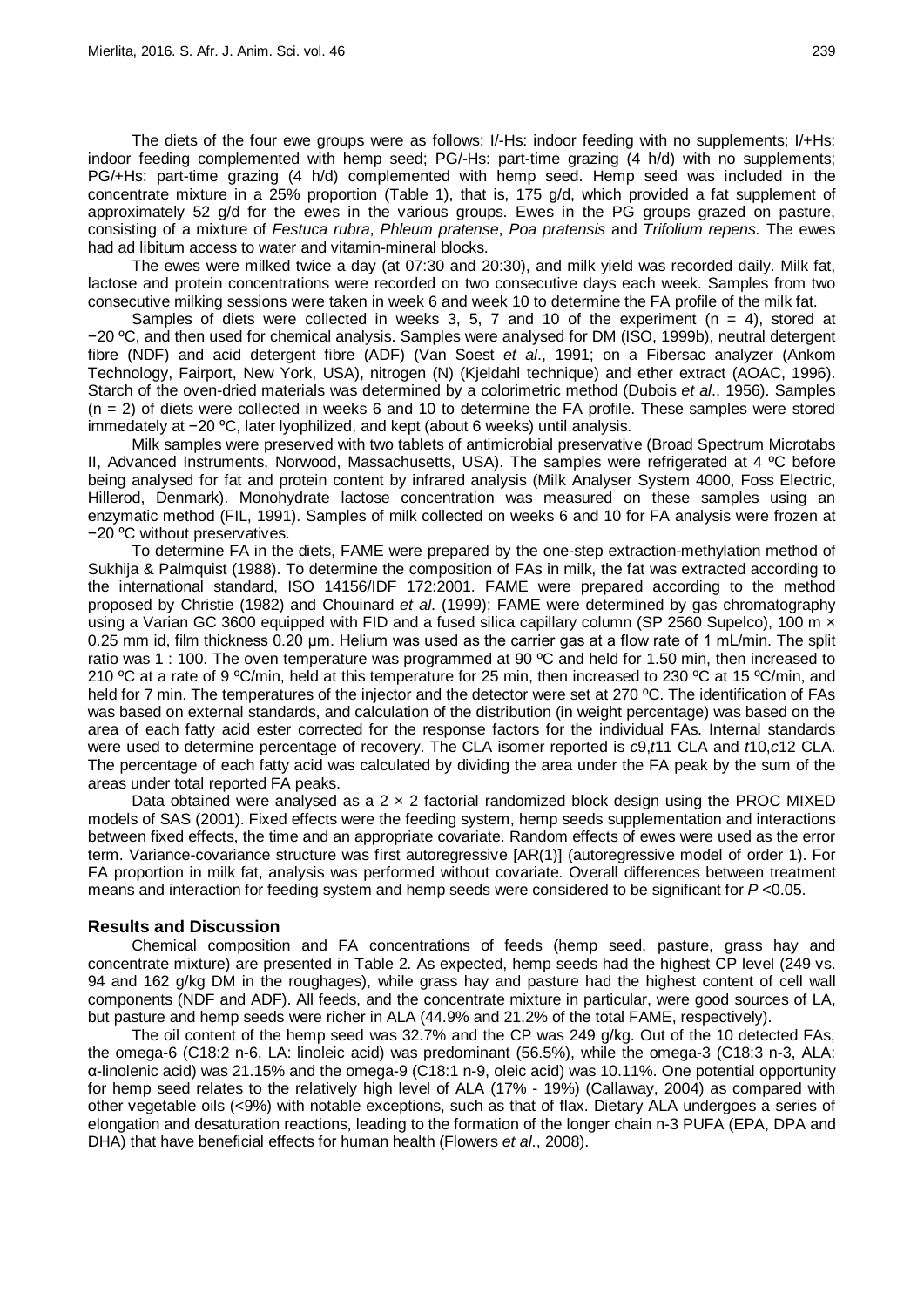Additional hemp seed increased the content of total PUFA, in particular for C18:3 n-3, by more than three times compared with standard concentrate (9.35% vs. 2.98% of FAME). Both C18:2 n-6 and C18:3 n-3 FAs serve as precursors of CLA produced by ruminal biohydrogenation (AbuGhazaleh & Holmes, 2007).

**Table 2** Chemical composition and fatty acid profile of hemp seed (Hs) and feeds (pasture, grass hay and concentrate mixture) consumed by ewes

| Item                               |       |                |           |           | <b>Concentrate mixture</b> |  |  |
|------------------------------------|-------|----------------|-----------|-----------|----------------------------|--|--|
|                                    | Hs    | <b>Pasture</b> | Grass hay | -Hs       | $+$ Hs                     |  |  |
| Chemical composition (g/kg of DM)  |       |                |           |           |                            |  |  |
| Dry matter (DM)                    | 912   | 210            | 903       | 879       | 881                        |  |  |
| Crude protein (CP)                 | 249   | 162            | 94        | 189       | 190                        |  |  |
| Crude fat                          | 327   | 32             | 24        | 34        | 95                         |  |  |
| <b>NDF</b>                         | 297   | 519            | 532       | 127       | 173                        |  |  |
| <b>ADF</b>                         | 213   | 254            | 325       | 34        | 68                         |  |  |
| NE <sub>L</sub> (MJ/kg DM)         | 9.69  | 5.77           | 4.25      | 8.54      | 8.75                       |  |  |
| Fatty acid composition (% of FAME) |       |                |           |           |                            |  |  |
| C12:0                              | 0.26  | 0.45           | 0.52      | 0.05      | 0.05                       |  |  |
| C14:0                              | 0.04  | 0.52           | 0.69      | 0.14      | 0.12                       |  |  |
| C16:0                              | 5.89  | 17.05          | 15.18     | 16.31     | 11.53                      |  |  |
| C16:1                              | 0.15  | 0.14           | 0.85      | 0.14      | 0.12                       |  |  |
| C18:0                              | 2.05  | 1.72           | 6.58      | 4.21      | 3.72                       |  |  |
| C18:1                              | 10.11 | 3.07           | 5.62      | 20.68     | 15.01                      |  |  |
| C18:2 n-6                          | 56.5  | 27.8           | 24.7      | 51.3      | 54.8                       |  |  |
| C18:3 n-3                          | 21.15 | 44.58          | 38.72     | 2.98      | 9.35                       |  |  |
| C20:1                              | 0.62  | 0.88           | 1.24      | 0.52      | 0.97                       |  |  |
| C22:1                              | 0.28  | 0.09           | 0.43      | <b>ND</b> | 0.66                       |  |  |
| <b>SFA</b>                         | 8.24  | 19.74          | 22.97     | 20.71     | 15.42                      |  |  |
| <b>MUFA</b>                        | 11.16 | 4.18           | 8.14      | 21.34     | 16.76                      |  |  |
| <b>PUFA</b>                        | 77.7  | 72.4           | 63.4      | 54.3      | 64.1                       |  |  |
| Others                             | 2.95  | 3.67           | 5.47      | 3.70      | 3.69                       |  |  |

DM: dry matter; NDF: neutral detergent fibre; ADF: acid detergent fibre; ND: not detected. NEL: net energy lactation, was estimated in according INRA (1989).

FAME: fatty acid methyl esters;

SFA: saturated FA (C12:0 + C14:0 + C16:0 + C18:0); MUFA: monounsaturated FA (C16:1 + C18:1 + C20:1 + C22:1);

PUFA: polyunsaturated FA (C18:2 + C18:3).

Feeding the PG diets increased raw milk yield and yields of fat, protein and lactose (Table 3). Feeding +Hs increased fat-corrected milk, milk fat content and fat yield and the combination of +Hs and PG increased fat-corrected milk and fat yields. Milk protein content was not affected by dietary factors (Table 3).

The effect of oilseed on sheep milk fat content is controversial. In some studies linseed increased the milk fat concentration in mid-lactation sheep (Caroprese *et al*., 2011), whereas in others linseed supplementation to early lactation ewes caused milk fat depression (Gómez-Cortés *et al*., 2014). The rate of PUFA release in rumen is one of the major factors that affect milk fat content. As a result of that, fats with a high ruminal degradability adversely affect milk fat content, unlike some oleaginous seeds (e.g. flaxseeds) that have low ruminal degradability (Mustafa *et al*., 2003*b*). Therefore, it can be assumed that the slow release of unsaturated FA from the hemp seed in rumen decreased the amount of *trans* FAs and in this way milk fat depression was avoided (Zhang *et al*., 2006).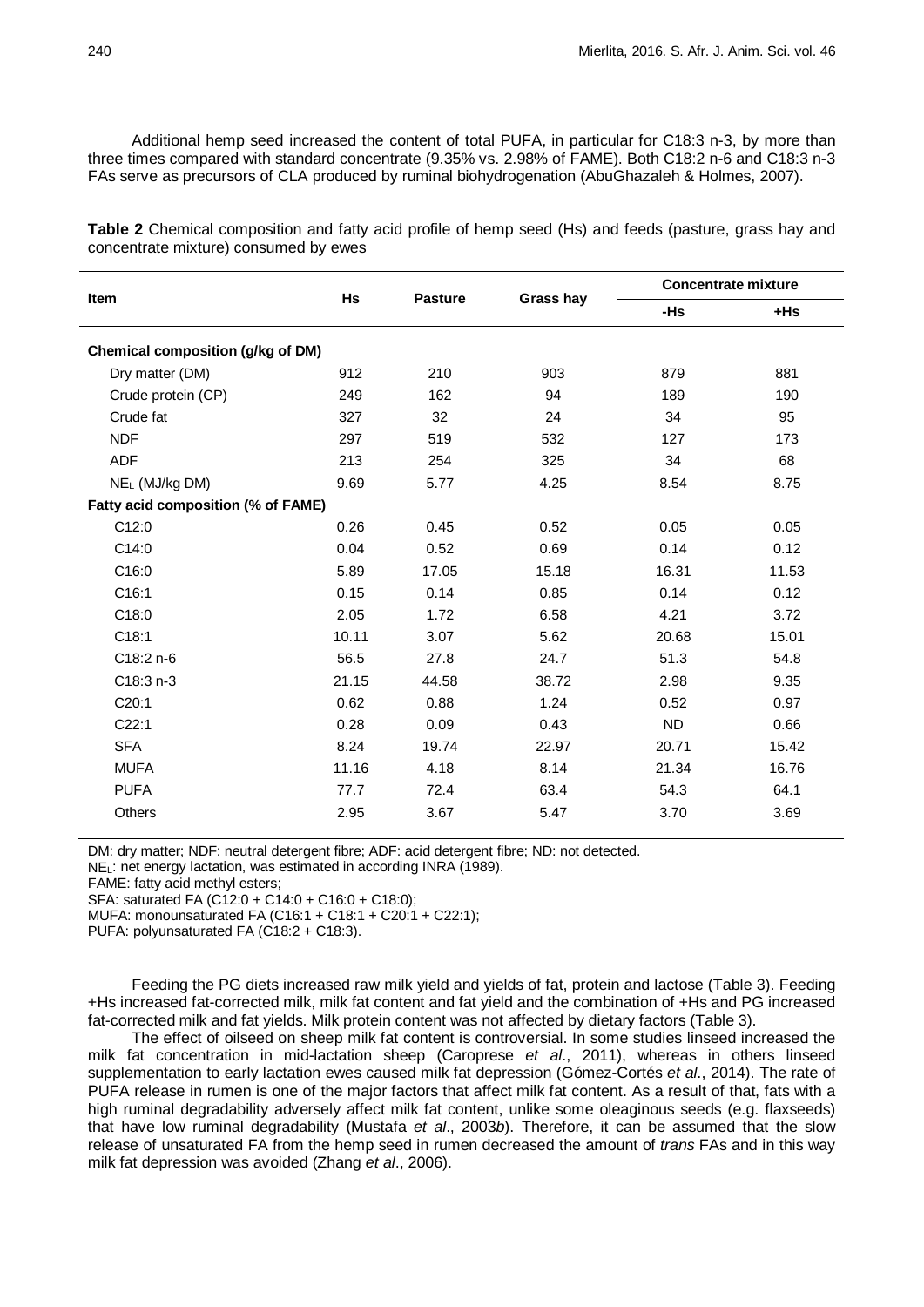|                       | <b>Feeding system</b> |        |           |        |            |                                  |           |           |
|-----------------------|-----------------------|--------|-----------|--------|------------|----------------------------------|-----------|-----------|
|                       |                       |        | <b>PG</b> |        |            | P-values of effects <sup>2</sup> |           |           |
|                       | -Hs                   | $+$ Hs | -Hs       | $+$ Hs | <b>SEM</b> | F                                | <b>Hs</b> | F x Hs    |
| Milk yield (g/day)    | 669.2                 | 686.3  | 769.6     | 784.3  | 28.5       | $\star$                          | <b>NS</b> | <b>NS</b> |
| $ECM3$ (kg/day)       | 0.669                 | 0.726  | 0.777     | 0.826  | 0.123      | $***$                            | $\star$   | $\star$   |
| $FPCM4$ (kg/day)      | 0.726                 | 0.794  | 0.841     | 0.897  | 0.096      | $***$                            | $\star$   | <b>NS</b> |
| Fat yield (g/day)     | 49.85                 | 57.37  | 56.87     | 62.59  | 1.92       | $***$                            | $***$     | $\star$   |
| Protein yield (g/day) | 38.68                 | 38.50  | 47.02     | 48.23  | 2.72       | $^\star$                         | <b>NS</b> | <b>NS</b> |
| Lactose yield (g/day) | 34.80                 | 35.27  | 38.63     | 39.92  | 1.34       | <b>NS</b>                        | <b>NS</b> | <b>NS</b> |
| Milk composition:     |                       |        |           |        |            |                                  |           |           |
| Fat (%)               | 7.45                  | 8.36   | 7.39      | 7.98   | 0.119      | <b>NS</b>                        | $***$     | $\star$   |
| Protein (%)           | 5.78                  | 5.61   | 6.11      | 6.15   | 0.107      | <b>NS</b>                        | <b>NS</b> | <b>NS</b> |
| Lactose (%)           | 5.20                  | 5.14   | 5.02      | 5.09   | 0.104      | <b>NS</b>                        | <b>NS</b> | NS.       |

**Table 3** Production parameters of dairy ewes<sup>1</sup> fed indoor (I) or part-time grazing (PG) diets combined with (+Hs) or without (-Hs) hemp seed supplementation

 $1<sup>1</sup>n = 10$  ewes per group; SEM: standard error of mean.

 ${}^{2}$ F: effect of feeding system; Hs: effect of hemp seed; F x Hs: interaction between feeding system and hemp seed. \*\*\*: *<sup>P</sup>* <0.001, \*\*: *<sup>P</sup>* <0.01, \*: *<sup>P</sup>* <0.05, NS: *<sup>P</sup>* >0.05. <sup>3</sup>

<sup>3</sup>Energy-corrected milk (ECM): milk yield (kg/d) x (0.071 x fat (%) + 0.043 x CP (%) + 0.2224).

 $4$ Fat- (6.5%) and protein- (5.8%) corrected milk (FPCM) (4.38 MJ/kg) = milk yield, kg x (0.25 + 0.085 x fat,% + 0.035 x protein,%).

The effect of the treatments on the FA profile of milk fat is presented in Table 4. In dairy ewes fed indoors (I vs. PG), the concentration of saturated FAs in milk fat (C10:0, C12:0, C14:0, C16:0) increased, and the monounsaturated (C16:1, C18:1 *t*11 and C18:1 *c*9) and polyunsaturated FA (*c*9,*t*11 CLA; *t*10,*c*12 CLA; ALA; EPA and DHA) concentrations decreased. For PG ewes the high milk fat content of ALA, VA and CLA are related to the high content of ALA in green pasture (44.58% of FAME). Milk fat from PG diet ewes (supplemented or not with hemp seed) had over 80% more *c*9,*t*11 CLA isomer than milk fat from the indoor diet ewes. As pasture intake increased, the concentration of ALA ( $R^2$  = 0.69) and CLA ( $R^2$  = 0.79) in milk increased (Renobales *et al*., 2012). Dhiman *et al*. (2000) reported that cows grazing pasture had three times higher CLA concentrations in milk fat (2.21% of total FA) compared to cows fed a diet containing 50% conserved forage (hay and silages) and 50% grain (0.38% of total FA). In dairy sheep fed on pasture, the concentrations of *c*9,*t*11 CLA, VA and ALA in milk fat were the highest in late winter, early spring, when grass availability was the highest, and decreased as lactation progressed and pasture availability and quality decreased (Nudda *et al*., 2014). *c*9,*t*11 CLA is synthesised in the rumen by anaerobic bacteria *(B. fibrisolvens)* from LA. Furthermore, *c*9,*t*11 CLA can be produced in an alternative way in the mammary gland via  $\Delta^9$ -desaturase activity from VA. The importance of VA lies, therefore, in its role as a precursor in the synthesis of *c*9,*t*11 CLA in the mammary gland and also in some human tissues (Bauman & Griinari, 2003). The endogenous synthesis of *c*9,*t*11 CLA from VA has been proposed as the major pathway of *c*9,*t*11 CLA synthesis in milk, accounting for an estimated 80% of the *c*9,*t*11 CLA in milk fat (Mosley *et al*., 2006). The *t*10,*c*12 CLA produced in the rumen may be the result of minor bacterial populations or the alternative, biohydrogenation pathway in the rumen (Tsiplakou & Zervas, 2008). The water content of the grass affects microbiological fermentation and pH in the rumen. Rumen pH has an important role in maintaining a viable rumen environment suitable for *B. fibrisolvens*. It has been shown that a ruminal pH of 6.0 or above has a positive effect on CLA isomer production (Tsiplakou & Zervas, 2008). It is known that cows grazing on pasture have a higher ruminal pH that is favourable for cellulolytic bacteria growth in the rumen, responsible for CLA and VA production (Jenkins *et al*., 2008).

Part-time grazing significantly increased the concentration of PUFAs, such as ALA, EPA and DHA in milk. Grass contains a low level of fat, but α-linolenic acid accounts for 44.5% of total FAs. Cabiddu *et al*., 2005 showed that in grass 50% - 75% of the total fat is n-3 FA. ALA is the precursor of such n-3 PUFAs as EPA and DHA, which efficiently prevent coronary heart disease.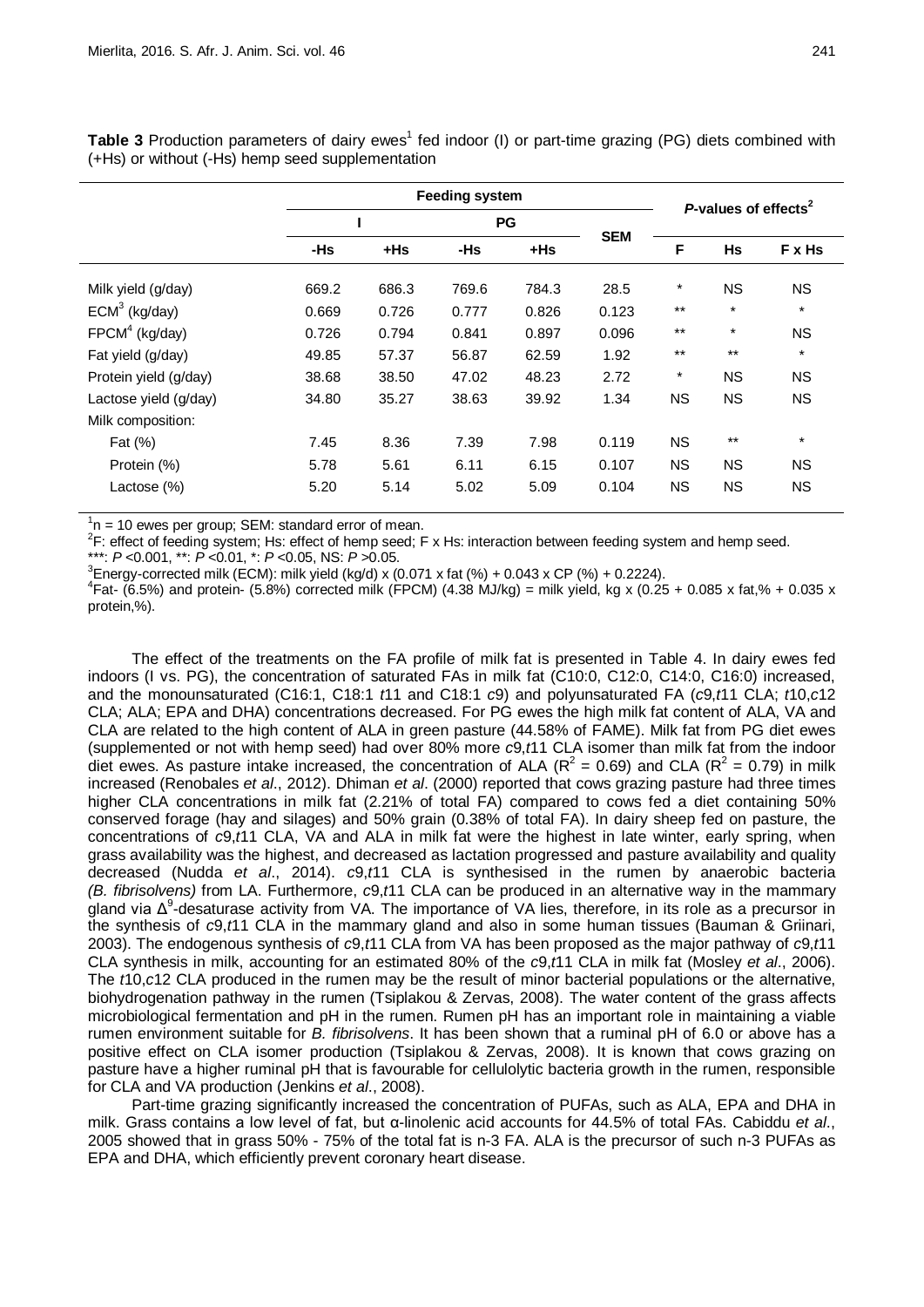| <b>Fat supplementation</b> |       |        |       |       |            |                                  |                 |                 |
|----------------------------|-------|--------|-------|-------|------------|----------------------------------|-----------------|-----------------|
|                            | L     |        | PG    |       | <b>SEM</b> | P-values of effects <sup>2</sup> |                 |                 |
|                            | $-Hs$ | $+$ Hs | -Hs   | +Hs   |            | F                                | <b>Hs</b>       | F x Hs          |
| $C4:0-8:0$                 | 6.16  | 7.56   | 6.86  | 8.01  | 0.326      | <b>NS</b>                        | $^\star$        | <b>NS</b>       |
| C10:0                      | 10.84 | 6.60   | 8.53  | 4.09  | 0.281      | $\star$                          | $***$           | $\star$         |
| C12:0                      | 5.57  | 3.93   | 3.34  | 2.19  | 0.105      | $^{\star\star}$                  | $***$           | <b>NS</b>       |
| C14:0                      | 12.22 | 8.58   | 8.64  | 6.55  | 0.447      | $***$                            | $^{\star\star}$ | $\star$         |
| C14:1                      | 0.17  | 0.29   | 0.15  | 0.12  | 0.022      | <b>NS</b>                        | <b>NS</b>       | <b>NS</b>       |
| C15:0                      | 0.69  | 0.53   | 0.89  | 0.62  | 0.051      | <b>NS</b>                        | <b>NS</b>       | <b>NS</b>       |
| C16:0                      | 24.92 | 22.42  | 23.31 | 20.77 | 1.218      | $\star$                          | $\star\star$    | $\star$         |
| C16:1                      | 0.36  | 0.65   | 0.50  | 0.40  | 0.108      | $\ast$                           | <b>NS</b>       | <b>NS</b>       |
| C17:0                      | 0.46  | 0.72   | 0.66  | 0.53  | 0.178      | ΝS                               | <b>NS</b>       | <b>NS</b>       |
| C17:1                      | 0.63  | 0.43   | 0.37  | 0.29  | 0.020      | $^{\displaystyle\star}$          | <b>NS</b>       | <b>NS</b>       |
| C18:0                      | 8.94  | 13.00  | 11.15 | 14.13 | 0.368      | $***$                            | $^{\star\star}$ | <b>NS</b>       |
| $C18:1$ n $9t$             | 0.67  | 0.48   | 0.56  | 0.74  | 0.081      | ΝS                               | <b>NS</b>       | <b>NS</b>       |
| C18:1 <i>t</i> 11 (VA)     | 2.18  | 4.11   | 3.47  | 5.75  | 0.194      | $^{\star\star}$                  | $***$           | <b>NS</b>       |
| C18:1 n9c                  | 18.90 | 21.06  | 22.48 | 24.66 | 0.587      | $***$                            | $\star$         | <b>NS</b>       |
| C18:1 c11                  | 0.48  | 0.66   | 0.47  | 0.70  | 0.067      | <b>NS</b>                        | $^{\star}$      | <b>NS</b>       |
| $C18:2$ n $6t$             | 0.35  | 0.36   | 0.34  | 0.35  | 0.029      | <b>NS</b>                        | <b>NS</b>       | <b>NS</b>       |
| C18:2 n6c (LA)             | 2.16  | 2.77   | 1.99  | 2.56  | 0.145      | $\star$                          | $\star$         | $\star$         |
| <b>Total CLA</b>           | 1.13  | 2.29   | 2.12  | 2.90  | 0.142      | $***$                            | $***$           | $\star\star$    |
| $c9, t11$ CLA              | 1.10  | 2.24   | 2.03  | 2.70  | 0.108      | ***                              | $***$           | $***$           |
| t10, c12 CLA               | 0.03  | 0.05   | 0.09  | 0.20  | 0.051      | ***                              | ***             | $\star$         |
| C18:3 n-3 (ALA)            | 1.31  | 1.67   | 2.06  | 2.09  | 0.153      | $***$                            | $^{\star\star}$ | $\star$         |
| C20:0                      | 0.29  | 0.30   | 0.27  | 0.29  | 0.042      | <b>NS</b>                        | <b>NS</b>       | <b>NS</b>       |
| C20:4                      | 0.19  | 0.20   | 0.20  | 0.24  | 0.022      | <b>NS</b>                        | <b>NS</b>       | <b>NS</b>       |
| C20:5 n-3 (EPA)            | 0.19  | 0.28   | 0.28  | 0.41  | 0.088      | $\star$                          | $^{\star\star}$ | <b>NS</b>       |
| C22:6 n-3 (DHA)            | 0.30  | 0.35   | 0.39  | 0.56  | 0.124      | $^{\star\star}$                  | $***$           | $\star$         |
| Total n-6 PUFA             | 2.68  | 3.31   | 2.53  | 3.15  | 0.152      | <b>NS</b>                        | $***$           | <b>NS</b>       |
| Total n-3 PUFA             | 1.86  | 2.33   | 2.79  | 3.12  | 0.216      | ***                              | $^{\star\star}$ | <b>NS</b>       |
| Saturated FA               | 70.09 | 63.64  | 63.65 | 57.18 | 0.673      | $***$                            | $***$           | NS              |
| <b>Unsaturated FA</b>      | 29.22 | 35.60  | 35.40 | 41.77 | 0.536      | ***                              | $***$           | ΝS              |
| Monounsaturated FA         | 23.39 | 27.68  | 28.00 | 32.66 | 0.421      | ***                              | ***             | <b>NS</b>       |
| Polyunsaturated FA         | 5.63  | 7.92   | 7.40  | 9.11  | 0.304      | ***                              | ***             | $^{\star\star}$ |
| SCFA $(C_4-C_{10})$        | 17.00 | 14.16  | 15.39 | 12.10 | 0.198      | $***$                            | $***$           | <b>NS</b>       |
| MCFA $(C_{12}-C_{17})$     | 45.02 | 37.55  | 37.86 | 31.47 | 0.232      | ***                              | ***             | <b>NS</b>       |
| LCFA $(C_{18}$ - $C_{22})$ | 37.43 | 47.67  | 45.94 | 55.52 | 0.643      | ***                              | ***             | <b>NS</b>       |
| HFA <sup>3</sup>           | 42.71 | 34.93  | 35.29 | 29.51 | 0.567      | $***$                            | ***             | <b>NS</b>       |

**Table 4** Fatty acid profile of milk fat from dairy ewes fed indoor (I) or part-time grazing (PG) diets combined with ( $+$ Hs) or without ( $-$ Hs) hemp seed<sup>1</sup> (% of total FAME)

 $^1$ n = 10 ewes per group; FAME = fatty acid methyl esters; SEM = standard error of mean;<br><sup>2</sup>F: effect of feeding system; Hs: effect of hemp seed; F x Cs: interaction between feeding system and hemp seed.

\*\*\*: *P* <0.001, \*\*: *P* <0.01, \*: *P* <0.05, NS: *P* >0.05.

VA: vaccenic acid; CLA: conjugated linoleic acid; ALA: α-linolenic acid; EPA: eicosapentaenoic acid;

DHA: docosahexaenoic acid; FA: fatty acid; SCFA: short-chain FA; MCFA: medium-chain FA; LCFA: long-chain FA.  $3$ (ALA+EPA+DHA).

j.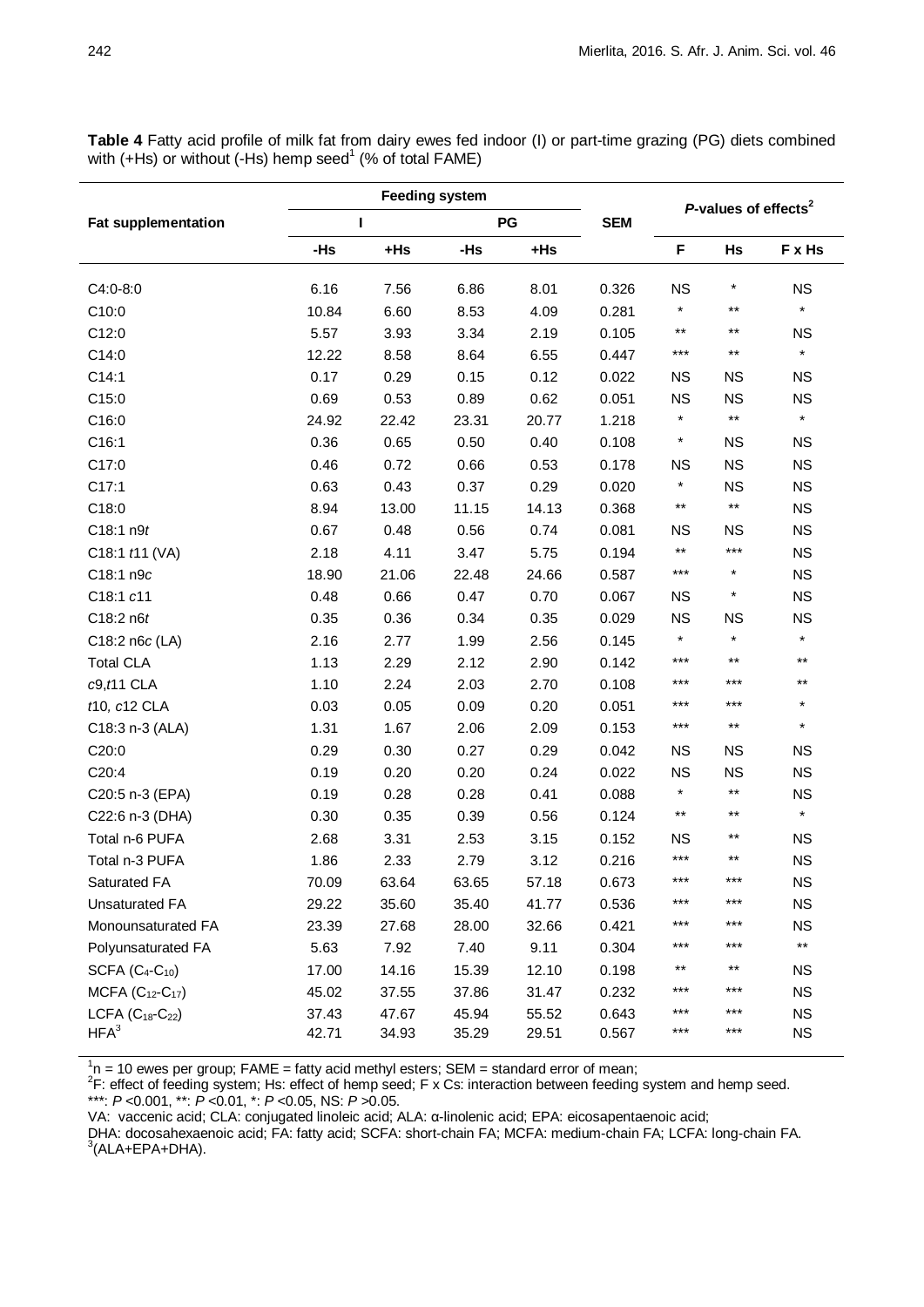Increases in the concentrations of C18:0, C18:1 *c*9 and VA (*P* <0.01) in milk fat and a decrease in the concentration of C16:0 were recorded in part-time grazing ewes as compared with those fed indoors (*P* <0.05). The increase of C18:0 concentration in PG diet ewes' milk fat must have been due to a more complete hydrogenation of PUFA into C18:0 which probably helped the increase in C18:1 *c*9 in milk fat, as this FA is endogenously synthesized in the mammary gland via Δ<sup>9</sup>- desaturase of C18:0 (Chilliard *et al.*, 2003). Similar changes of milk FAs profile were found at grazing cows compared to those fed with a standard total mixed ration (Morales-Almaraz, *et al*., 2010). Couvreur *et al*. (2006) reported a linear relationship between the proportion of fresh grass in dairy cow diets and milk VA. AbuGhazaleh & Jenkins (2004a) showed that DHA promotes VA accumulations in rumen by inhibiting the reduction of VA to C18:0.

If we look at the impact of dietary fat on human health, the increase in ALA, CLA and C18:1 *c*9 in milk fat represents an advantage of part-time grazing diets. The effort to increase the *c*9,*t*11 CLA and PUFA n-3 concentrations and change the fatty acid profile in milk by dietary manipulation may provide a functional food for human consumption.

The value of hemp seed from the point of view of the primary components is its FA composition, because it contains the two dietary essential FAs, namely LA (50% - 60%) and ALA (20% - 25%) (Callaway, 2004). Dietary hemp seed modified milk FA composition towards a lower level of SFA and higher levels of PUFA and MUFA, confirming how an adequate dietary strategy can improve sheep milk quality. Including hemp seed in the diet resulted in a significant increase in both total CLA (*c*9,*t*11 CLA and *t*10,*c*12 CLA) and VA, as well as ALA in milk fat (*P* <0.01). Interactions among feeding system and hemp seed resulted in a significant increase in total CLA, ALA and C18:1 *c*9 concentrations.

The increases in milk n-3 FA concentrations with the +Hs treatments were relatively small compared with their intake (Table 2). Similar low increases in n-3 FA were reported by others (Flowers *et al*., 2008; Mierlita *et al*., 2011) when n-3 lipid supplements were used. This low transfer of n-3 FA from feed to milk fat might be explained by extensive ruminal biohydrogenation of linolenic acid and DHA (AbuGhazaleh & Jenkins, 2004a) or by their partitioning toward other tissues within the body. n-3 FAs are almost totally confined to plasma cholesterol ester and phospholipids, which are poorly taken up by the mammary gland (Kitessa *et al*., 2003).

Increase in the C18 FA mainly at the expense of C10 to C16, the response to feeding supplements with hemp seed rich in PUFA, is determined probably by long-chain FAs that are powerful inhibitors of *de novo* lipogenesis in the mammary gland, and this effect is more marked when FAs have a long chain, are more unsaturated and contain more trans double bonds (Chilliard *et al*., 2003).

The levels of *c*9,*t*11 CLA and *t*10,*c*12 CLA in milk fat were higher when the ewes were fed hemp seed (*P* <0.001). Ewes fed +Hs combined with grazing diet had the lowest proportion of C10:0, C14:0 and C16:0 (feeding system x hemp seed: *P* <0.05) in milk fat. Conversely, they had the highest proportion of LA, *c*9,*t*11 CLA, *t*10,*c*12 CLA, ALA and DHA in milk fat (feeding system x hemp seed, *P* <0.05 to <0.01).

Taking into account that ewe milk is generally used for cheese making and that milk transformation does not influence the CLA and n-3 PUFA content of dairy products (Nudda *et al*., 2014) grazing management and feeding hemp seed could become a useful strategy to naturally manipulate dietetic characteristics of milk and dairy products.

Feeding system part-time grazing of ewes decreased the milk concentrations of short-chain FA and medium-chain FA and increased of long-chain FA (LCFA) (*P* <0.001). Many authors have noted a reduction in milk short- and medium-chain FAs with an increased fresh pasture supply in the diet (Bargo *et al*., 2006; Nantapo *et al*., 2014). Grazed grass generally increases the levels of milk C18:1 *c*9, PUFA, especially ALA and *c*9,*t*11 CLA, and decreases that of saturated medium-chain FA (Chilliard *et al*., 2003). Hemp seed supplementation decreased milk short-chain FA (SCFA) and medium-chain FA (MCFA) (*P* <0.01 to <0.001). This decrease could be due to a negative effect of intermediates of rumen biohydrogenation of dietary PUFA on activity of acetyl-CoA carboxylase or fatty acid synthetase (Chilliard *et al*., 2003).

The PUFA/SFA and n-6/n-3 PUFA ratios, atherogenity index (AI) and thrombogenity index (TI) are commonly used to assess the nutritional value and consumer health of animal fat (Pilarczyk *et al*., 2015). In general, a ratio of PUFA to SFA above 0.45 and a ratio of n-6/n-3 below 4.0 are required in the diet to combat 'lifestyle diseases' such as coronary heart disease and cancers (Simopoulos, 2002). In the present study, the PUFA/SFA ratios (0.08 - 0.16) were considerably lower than the recommended values, whereas the n-6/n-3 ratios (0.86 - 1.37) were within the recommended levels (Table 5). The PUFA/SFA and MUFA/SFA ratios in the milk from ewes feeding part-time grazing were significantly (*P* <0.01) higher compared with the milk of ewes fed indoor. A low PUFA/SFA ratio in ewes fed indoor resulted from a high level of some SFAs in the milk, especially that of C10:0, C16:0 and C14:0 acids, whose consequence was a very high total content of SFA. The introduction of hemp seeds in ewes' feed of +Hs' groups provided the most beneficial ratios of PUFA/SFA (0.12-0.16) and MUFA/SFA (0.44 - 0.57) in milk fat. The high levels of C16:0 and C14:0 in the milk of ewes +Hs groups is partly countered by the contents of MUFA, in particular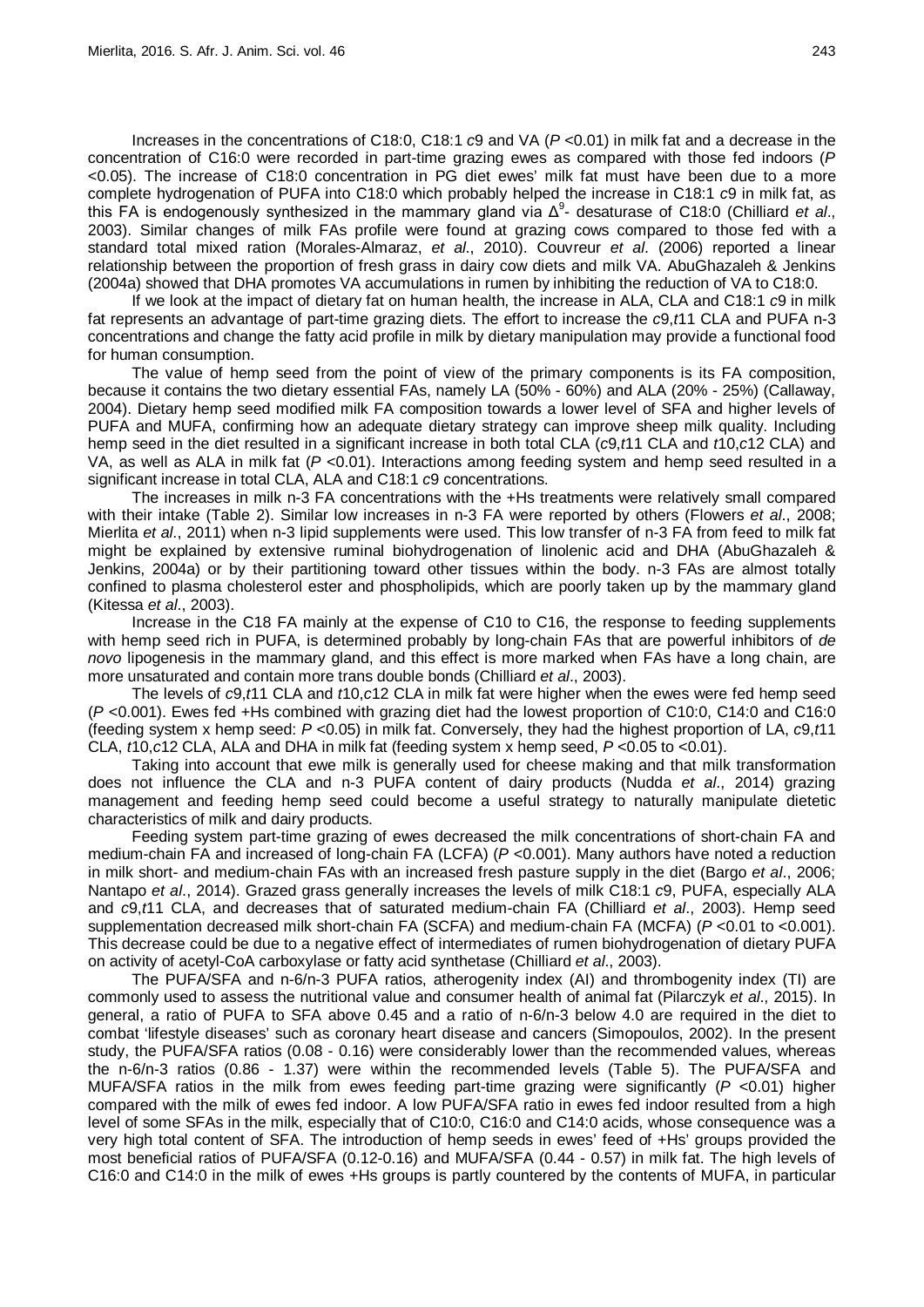C18:1 *c*9, and PUFA. In the current study the ratio PUFA/SFA in milk were higher that those reported in dairy cows fed with a total mixed ration or under a pasture-based dairy system (Nantapo *et al*., 2014; Pilarczyk *et al*., 2015).

**Table 5** Health lipid indices in milk from dairy ewes fed indoor (I) or part-time grazing (PG) diets combined with (+Hs) or without (-Hs) hemp seed (% of total FAME)

|                  | <b>Feeding system</b> |        |           |        |            | P-values of effects <sup>2</sup> |           |           |
|------------------|-----------------------|--------|-----------|--------|------------|----------------------------------|-----------|-----------|
| <b>Parameter</b> |                       |        | <b>PG</b> |        | <b>SEM</b> |                                  |           |           |
|                  | -Hs                   | $+$ Hs | -Hs       | $+$ Hs |            | F                                | <b>Hs</b> | F x Hs    |
| <b>PUFA/SFA</b>  | 0.08                  | 0.12   | 0.11      | 0.16   | 0.002      | $***$                            | $***$     | <b>NS</b> |
| <b>MUFA/SFA</b>  | 0.34                  | 0.44   | 0.44      | 0.57   | 0.024      | $***$                            | $***$     | $\star$   |
| n-6/n-3 PUFA     | 1.37                  | 1.35   | 0.86      | 0.96   | 0.017      | $***$                            | $***$     | <b>NS</b> |
| <b>HFA/UFA</b>   | 1.46                  | 0.98   | 0.99      | 0.70   | 0.018      | $***$                            | $***$     | $\star$   |
| AI               | 2.72                  | 1.71   | 1.74      | 1.18   | 0.024      | $***$                            | $***$     | $***$     |
| ΤI               | 2.04                  | 1.68   | 1.52      | 1.31   | 0.015      | $***$                            | $***$     | $***$     |
| h/H              | 0.75                  | 1.10   | 1.07      | 1.50   | 0.016      | $***$                            | $***$     | $\star$   |
| LA/ALA           | 1.51                  | 1.55   | 0.90      | 1.14   | 0.051      | $***$                            | $\ast$    | <b>NS</b> |
| DI(18)           | 71.20                 | 66.87  | 70.67     | 65.20  | 0.232      | <b>NS</b>                        | $^\ast$   | $\star$   |
| DI (18:2 c9,t11) | 38.43                 | 35.24  | 36.88     | 31.90  | 0.491      | $***$                            | $***$     | $***$     |
| DI(16)           | 1.53                  | 2.92   | 2.19      | 1.99   | 0.083      | $***$                            | $\ast$    | $***$     |

 $1<sup>1</sup>n = 10$  ewes per group; SEM: standard error of mean;

 ${}^{2}$ F: effect of feeding system; Hs: effect of hemp seed; F x Hs: interaction between feeding system and hemp seed.

\*\*\*: *P* <0.001, \*\*: *P* <0.01, \*: *P* <0.05, NS: *P* >0.05;

SFA: saturated fatty acids; UFA: unsaturated fatty acid; MUFA: monounsaturated fatty acids;

PUFA: polyunsaturated fatty acid; HFA: hypercholesterolaemic fatty acids (C12:0 + C14:0 + C16:0);

AI: atherogenicity index  $(A) = (C12:0 + (C14:0 \times 4) + C16:0) / UFA)$ ;

TI: thrombogenicity index = (12:0 + 16:0 + 18:0)/[(0.5×MUFA)+(0.5×n-6 PUFA)+(3×n-3 PUFA)+(n-3 PUFA/n-6 PUFA)], calculated according to Ulbricht & Southgate (1991);

h/H: hypocholesterolemic/hypercholesterolemic ratio = (C18:1 + PUFA)/(C14:0 + C16:0),

DI (18): Δ<sup>9</sup>-desaturase (18) index=100(18:1/(18:1+18:0)), DI (16): Δ<sup>9</sup>-desaturase (16) index = 100(16:1/(16:1+16:0)), DI (18:2 c9,t11): Δ<sup>9</sup> -desaturase (*c*9,*t*11 CLA ) index=100(*c*9,*t*11 CLA /( *c*9,*t*11 CLA + 18:1 *t*11), calculated according to Pilarczyk *et al*. (2015).

In the present study, the milk from PG ewes (part-time grazing groups) had a significantly (*P* <0.001) higher percentage of ALA and CLA in the total content of FAs, whereas the milk from I ewes (indoor groups) had a significantly ( $P$  <0.05) higher percentage of LA. The milk from +Hs ewes (I/+Hs and PG/+Hs groups) had a significantly (P <0.05) higher percentage of LA, ALA and CLA in the total content of FAs. The significantly higher production of ALA and CLA for part-time grazing ewes compared with ewes fed indoors was reported by Renobales *et al*. (2012), while Zhang *et al*. (2006) observed the milk from ewes feeding oilseeds rich in linoleic and linolenic FAs had a significantly higher percentage of LA, ALA and CLA. The LA/ALA ratio in the milk from PG ewes was significantly ( $P < 0.001$ ) lower compared with the milk of I ewes, which indicates a more favourable proportion of these acids in the milk from ewes on part-time grazing. Similar findings were recorded in the group supplemented with hemp seeds (+Hs groups), allowing the conclusion that feeding hemp seed and permitting part-time grazing improve the FA profile and health lipid indices in raw milk.

In the current study the ratio CLA/VA (DI 18:2 *c*9,*t*11) in milk was much lower in the part-time grazing and +Hs groups, suggesting the important contribution of VA to CLA synthesis in the mammary gland by the epithelial tissue Δ<sup>9</sup> -desaturase (Griinari *et al*., 2000).

The atherogenic index (AI) and thrombogenic index (TI) take into account the effects that single FAs might have on human health and, in practice, on the probability of increasing the incidence of pathogenic phenomena such as atheroma and/or thrombus formation (Pilarczyk *et al*., 2015). In the present study, the AI and TI in the milk from part-time grazing feeding ewes (PG groups) was significantly (*P* <0.001) lower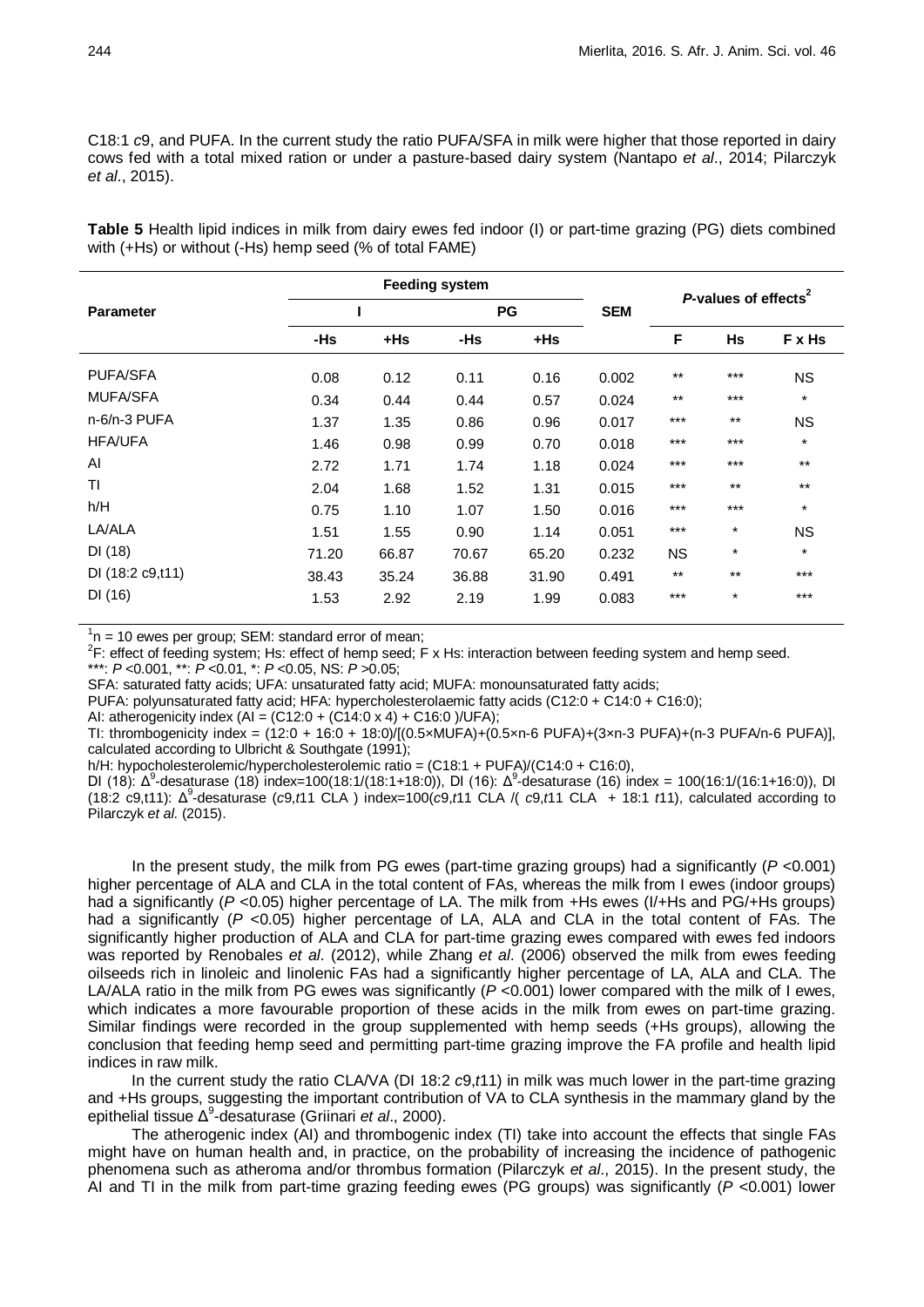compared with the milk of ewes fed indoors. Much lower values of AI and TI were obtained by dietary supplementation with hemp seed (+Hs groups).

An increase of *c*9,*t*11 CLA, ALA, EPA and DHA in milk could be achieved by part-time grazing and feeding hemp seed to ewes. Grass and hemp seed feeding reduces the n-6/n-3 ratio, atherogenicity index (AI) and thrombogenity index (TI) in milk, which improves human health because of the beneficial effect on the cardiovascular system.

## **Conclusions**

Following a part-time grazing system in lactating ewes was a useful way of improving the FA profile of milk since it had a significantly higher concentration of unsaturated FAs, such as VA, CLA isomers, n-3 FA (ALA, EPA, DHA) and total PUFAs. Based on results from the current study, diet supplementation of hemp seed, to lactating ewes could be an effective way to produce a potentially healthier FA profile high in CLA isomers and n-3 FA in ewes' milk without detrimental effects on the milk production. This feeding strategy is particularly useful when the diet of ewes has a poor content and composition of FAs, that is, when stored forages are used. The PUFA/SFA, n-6/n-3 PUFA, LA/ALA ratios and AI and TI in the milk from feeding hemp seed and part-time grazing ewes were also more favourable.

#### **Acknowledgements**

This work was supported by CNCSIS–UEFISCDI, project number PN II – IDEI 679/2008.

### **Conflict of Interest Declaration**

The author declare that there was no conflict of interest.

#### **References**

- AbuGhazaleh, A.A. & Jenkins, T.C., 2004. Disappearance of docosahexaenoic and eicosapentaenoic acids from cultures of mixed ruminal microorganisms. J. Dairy Sci. 87, 645-651.
- AbuGhazaleh, A.A. & Holmes, L.D., 2007. Diet supplementation with fish oil and sunflower oil to increase conjugated linoleic acid levels in milk fat of partially grazing dairy cows. J. Dairy Sci. 90, 2897-2904.
- AOAC, 1996. Official Methods of Analysis. Vol. I. 16th ed. Association of Official Analytical Chemists, Arlington, VA., USA.
- Bargo, F., Delahoy, J.E., Schroeder, G.F., Baumgard, L.H. & Muller, L.D., 2006. Supplementing total mixed rations with pasture increase the content of conjugated linoleic acid in milk. Anim. Feed Sci. Technol. 131, 226-240.
- Bauman, D.E. & Griinari, J.M., 2003. Nutritional regulation of milk fat synthesis. Annu. Rev. Nutr. 23, 203-227.
- Cabiddu, A., Decandia, M., Addis, M., Piredda, G., Pirisi, A. & Molle, G., 2005. Managing Mediterranean pastures in order to enhance the level of beneficial fatty acids in sheep milk. Small Rumin. Res. 59, 169-180.
- Callaway, J.C., 2004. Hempseed as a nutritional resource: An overview. Euphytica 140, 65-72.
- Caroprese, M., Albenzio, M., Bruno, A., Fedele, V., Santillo, A. & Sevi, A., 2011. Effect of solar radiation and flaxseed supplementation on milk production and fatty acid profile of lactating ewes under high ambient temperature. J. Dairy Sci. 94, 3856-3867.
- Chilliard, Y., Ferlay, A., Rouel, J. & Lambere, G., 2003. A review of nutritional and physiological factors affecting goat milk synthesis and lipolysis. J. Dairy Sci. 86, 1751-1770.
- Choi, S., Kim, J.K., Lee, H.G., Choi, C.W., Choi, Y.I. & Song, M.K., 2013. *Cis*-9, *trans*-11-conjugated linoleic acid in dairy goat milk was increased by high linoleic (soybean oil) or linolenic (linseed oil) acid diet. Korean J. Food Sci. An. 33, 487-492.
- Chouinard, P.Y., Corneau, L., Barbano, D.M., Metzger, L.E. & Bauman, D.E., 1999. Conjugated linoleic acids alter milk fatty acid composition and inhibit milk fat secretion in dairy cows. J. Nutr. 129, 1579-1584.
- Christie, W.W., 1982. A simple procedure of rapid transmethylation of glycerolipids and cholesterol esters. J. Lipid Res. 23, 1072-1075.
- Couvreur, S., Hurtaud, C., Lopez, C., Delaby, L. & Peyraud, J.L., 2006. The linear relationship between the proportion of fresh grass in the cow diet, milk fatty acid composition, and butter properties. J. Dairy Sci. 89, 1956-1969.
- Cozma A., 2013. The profile of certain liposoluble components in different types of milk. Summary of the PhD thesis. [www.umfcluj.ro/ro/sustinute./9-rezumate-2013.](http://www.umfcluj.ro/ro/sustinute./9-rezumate-2013)
- Dhiman, T.R., Satter, L.D., Pariza, M.W., Galli, M.P., Albright, K. & Tolosa, M.X., 2000. Conjugated linoleic acid (CLA) content of milk from cows offered diets rich in linoleic and linolenic acid. J. Dairy Sci. 83, 1016-1027.
- Dubois, M., Gilles, K., Hamilton, K., Rebers, A. & Smith, F., 1956. Colorimetric method for determination of sugars and related substances. Anal. Chem. 28, 350-356.
- FIL (Fédération Internationale Laitie're) 1991. Laits secs, mélanges secs pour cremes glacées et fromages fondus. Détermination de la teneur en lactose (méthodes enzymatiques), 79B. IDF-FIL, Brussels, Belgium. (in France).
- Flowers, G., Ibrahim, S.A. & AbuGhazaleh, A.A., 2008. Milk fatty acid composition of grazing dairy cows when supplemented with linseed oil. J. Dairy Sci. 91, 722-730.
- Gakhar, N., Goldberg, E., Jing, M., Gibson, R. & House, J.D., 2012. Effect of feeding hemp seed and hemp seed oil on laying hen performance and egg yolk fatty acid content: Evidence of their safety and efficacy for laying hen diets. Poult. Sci. 91, 701-711.